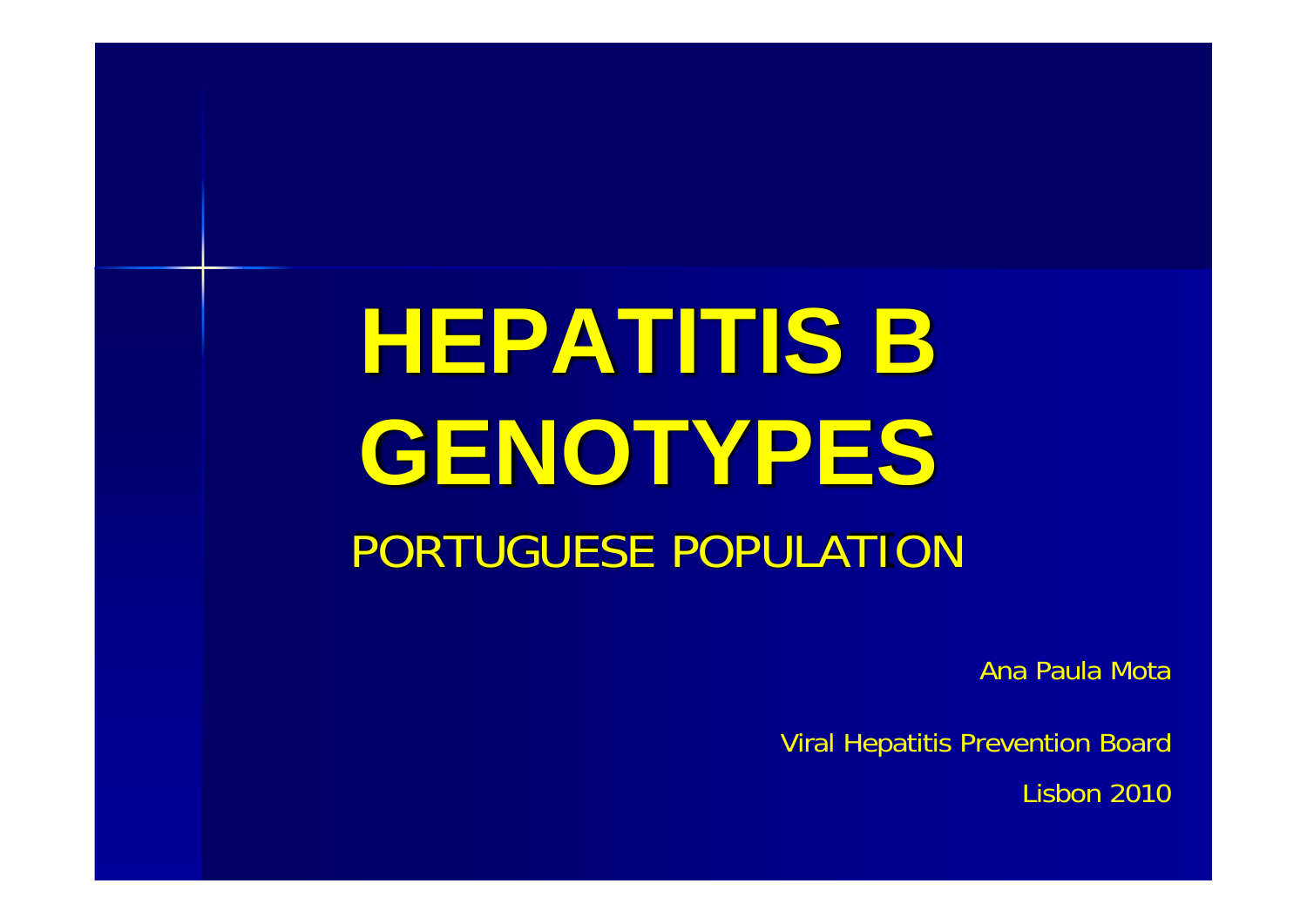





INSTITUTO DE CIÊNCIAS BIOMÉDICAS ABEL SALAZAR<br>UNIVERSIDADE DO PORTO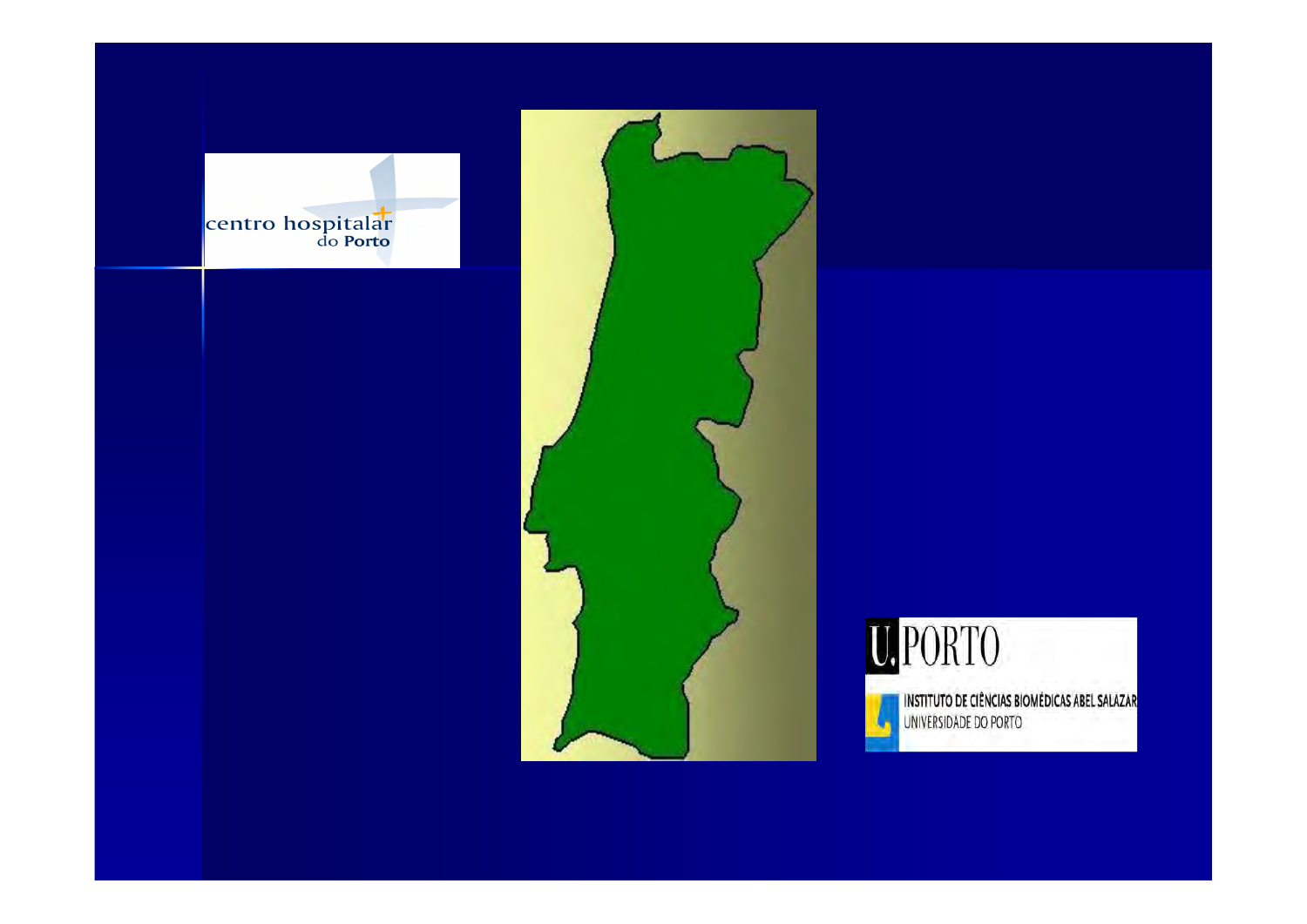#### PORTUGUESE POPULATION



- One of the oldest nations in Europe
- 10 million inhabitants
- • ≤ 1% chronically infected by Hepatitis B virus (HBV)
- – 1 million of alcoholic or excessive drinkers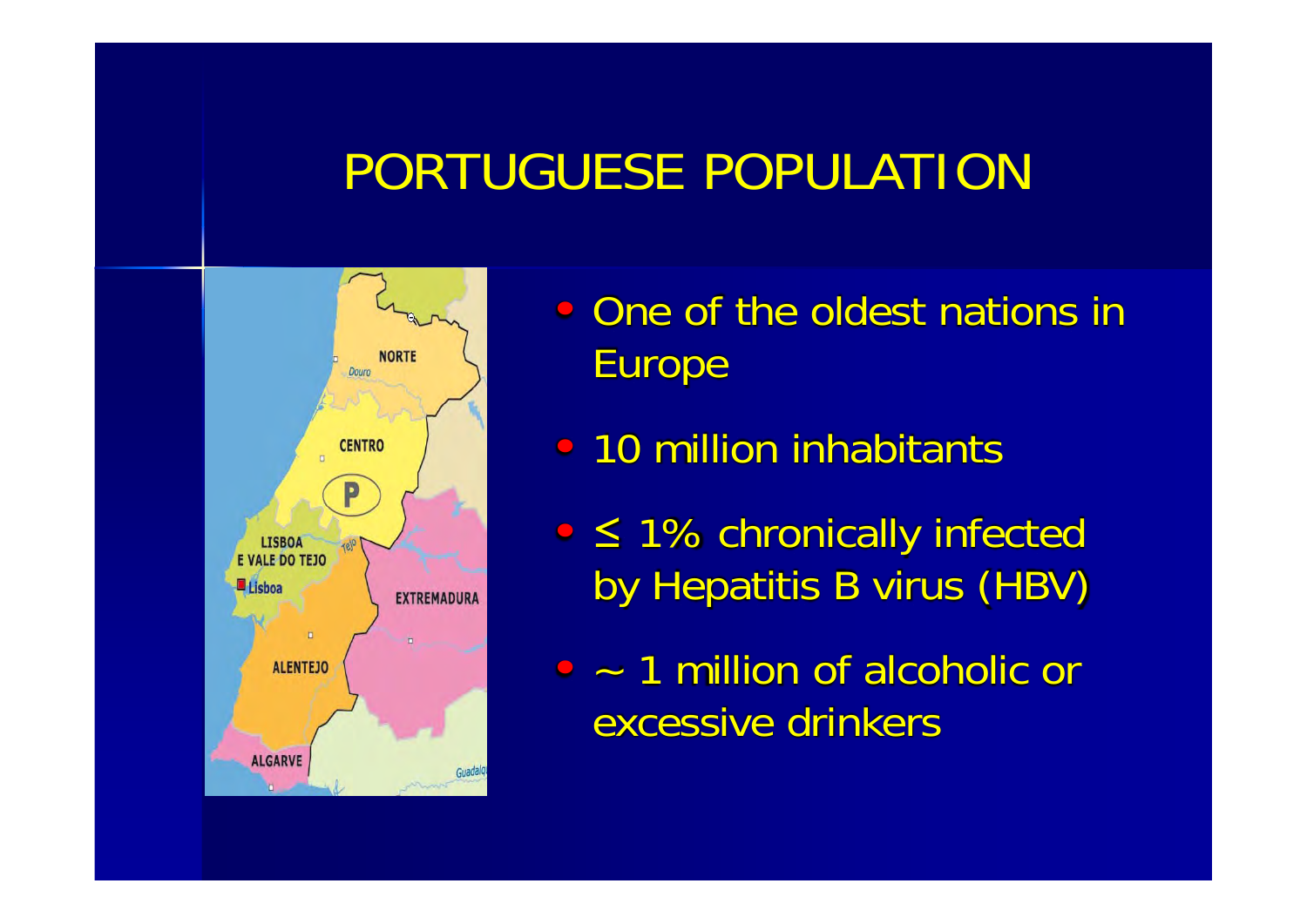#### **NORTHERN PORTUGAL**

ALGARVE

4 million of inhabitants

*the country's total* population

> 30% of the population is less than 25 years old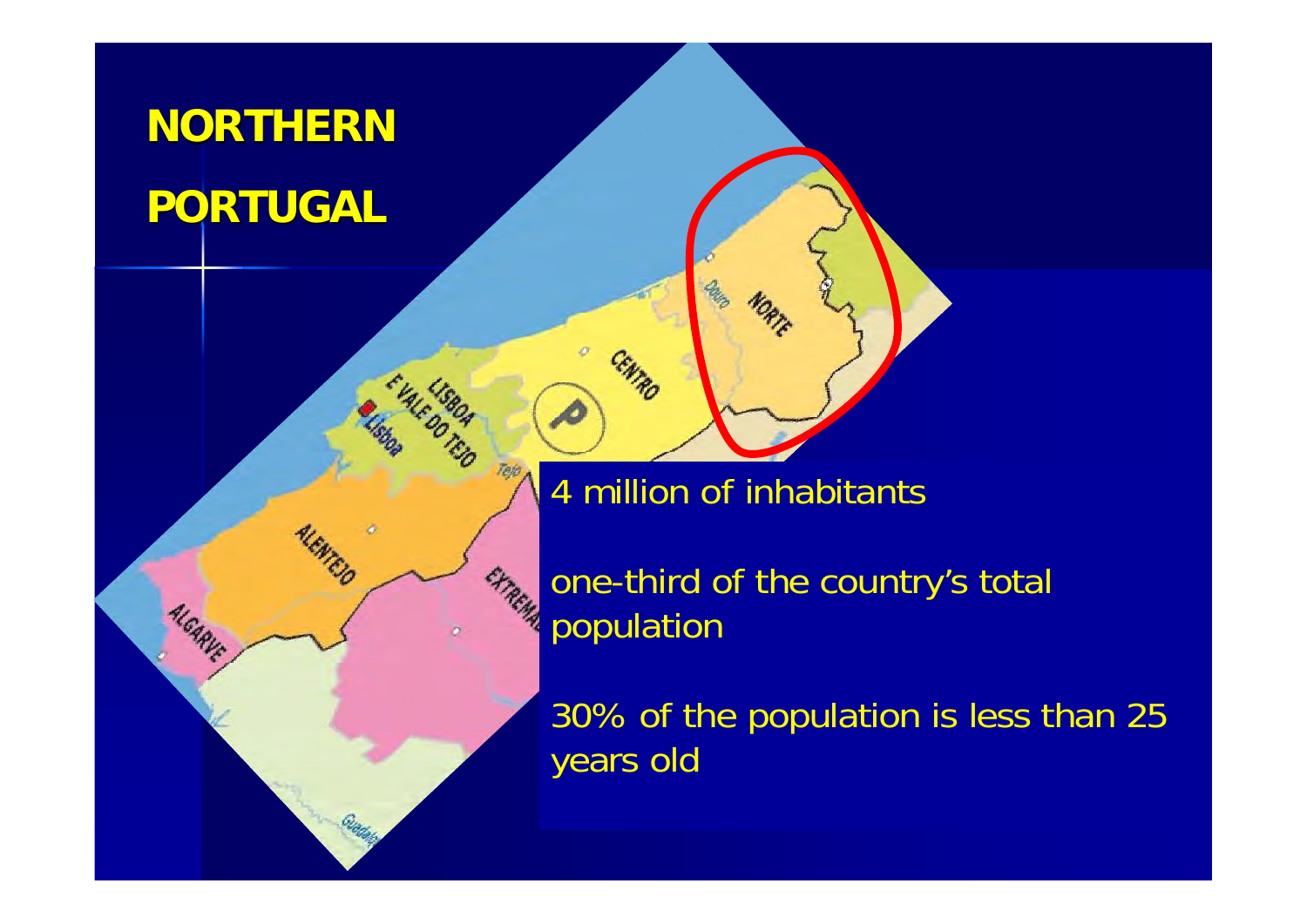#### In the North of Portugal.. OPORTO





- Second large city after Lisbon
- 1 million of inhabitants

 3 majors Hospitals: S. João, Joaquim Urbano and **S. António**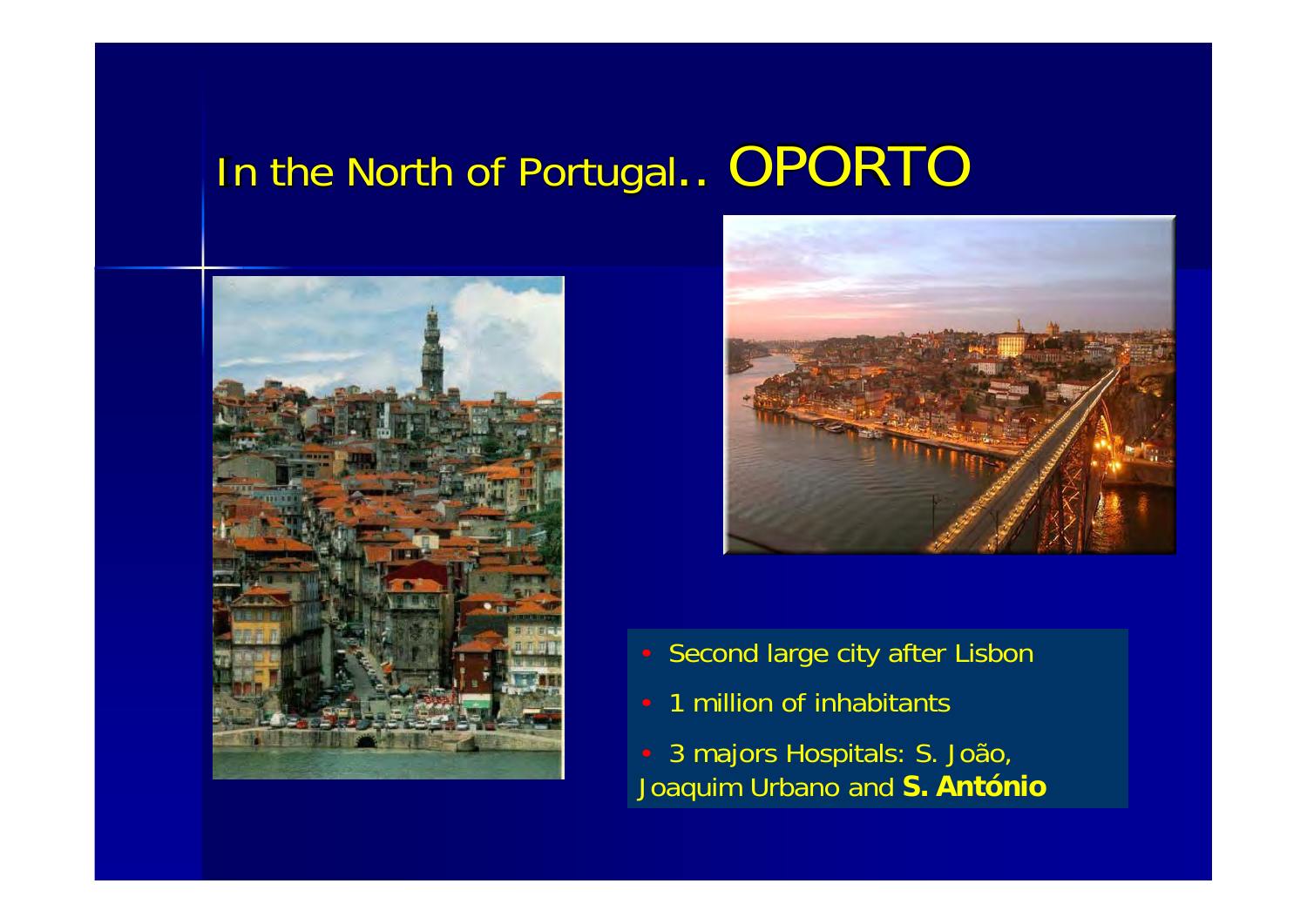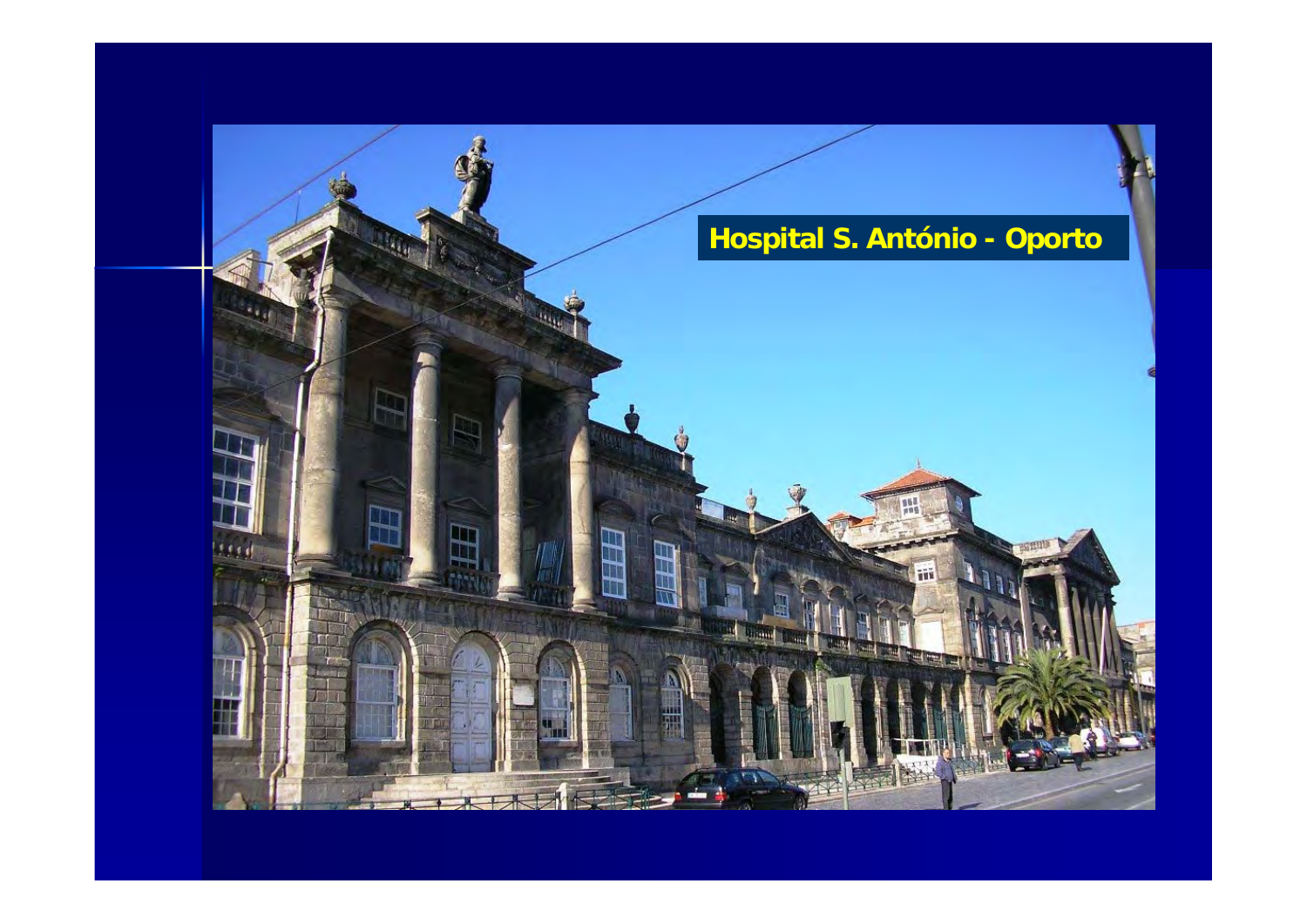# **AIM - I**

To assess the characteristics and distribution of HBV genotypes in northern region of Portugal.

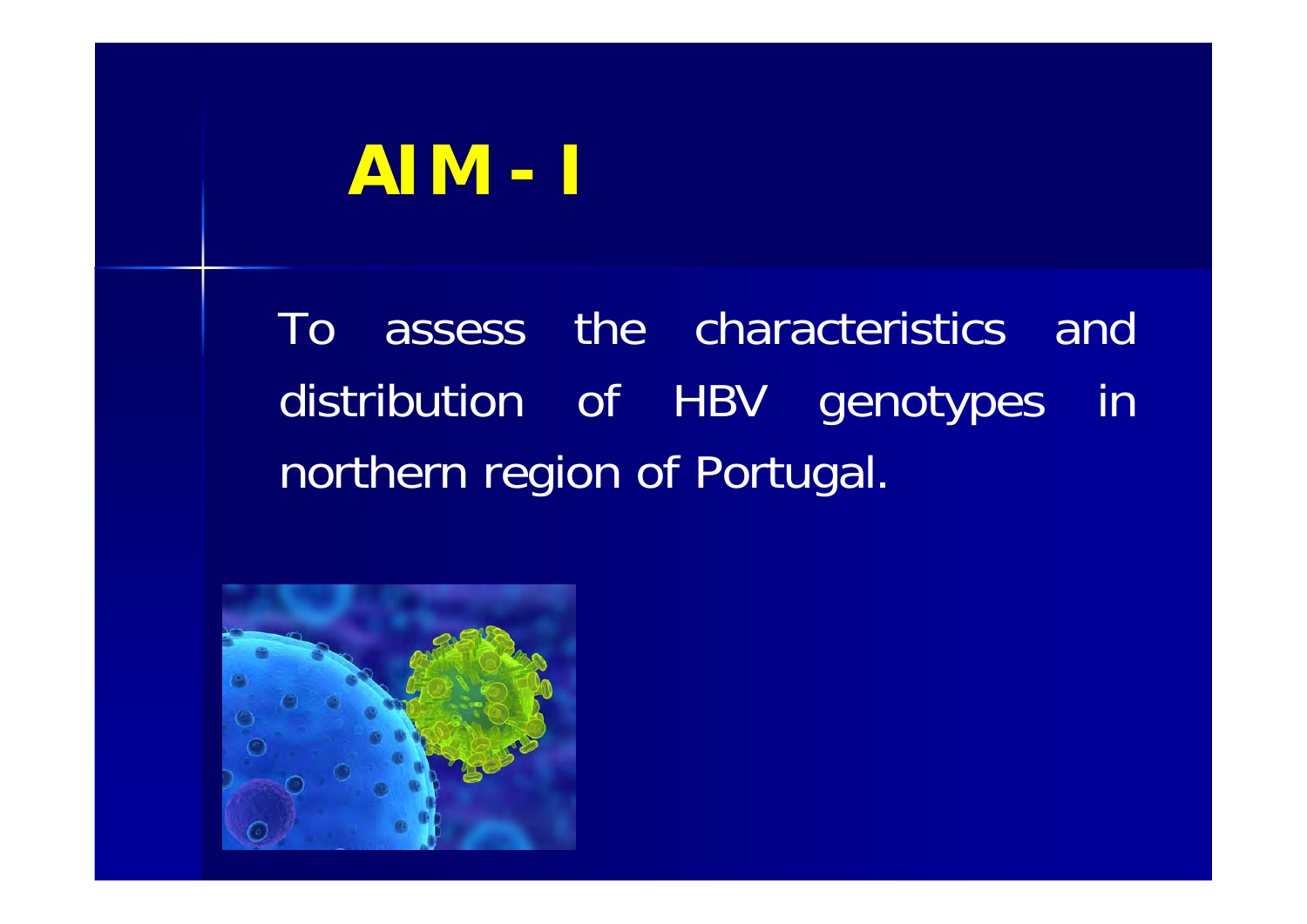# **AIM-II**

Examine the possible associations between genotypes and:

- viral transmission routes
- Viral markers
- Viral load
- Biochemical tests of liver function
- Gender
- Habits of alcohol intake (less and greater than 20 g/day)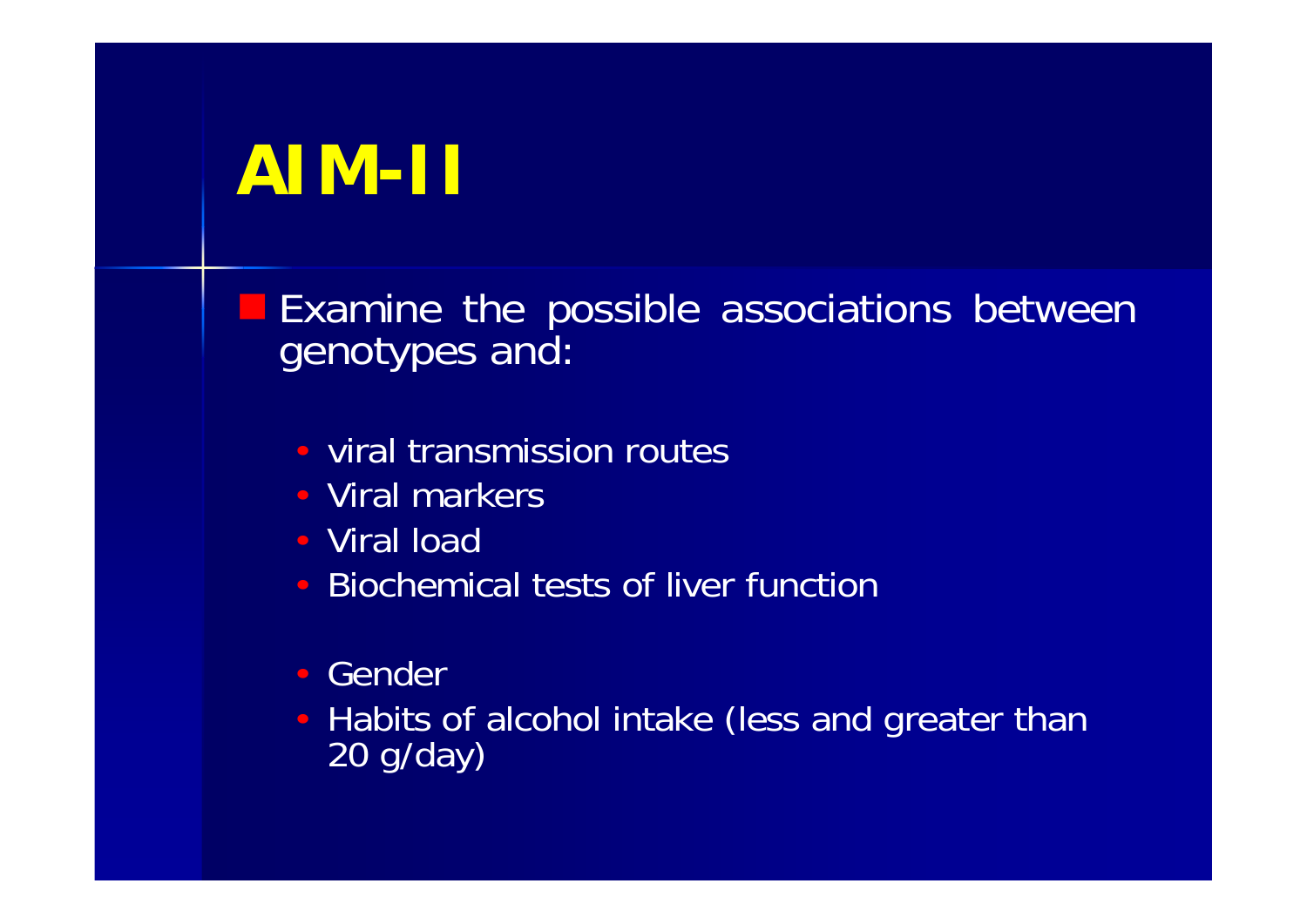## **STUDY POPULATION**

**Departs with HBV infection, documented by** the presence of HBsAg in serum for at least six months.

**These patients were observed in the two** hospitals in the city of Oporto Joaquim Urbano *(Infeccious Diseases)* and Hospital Santo António.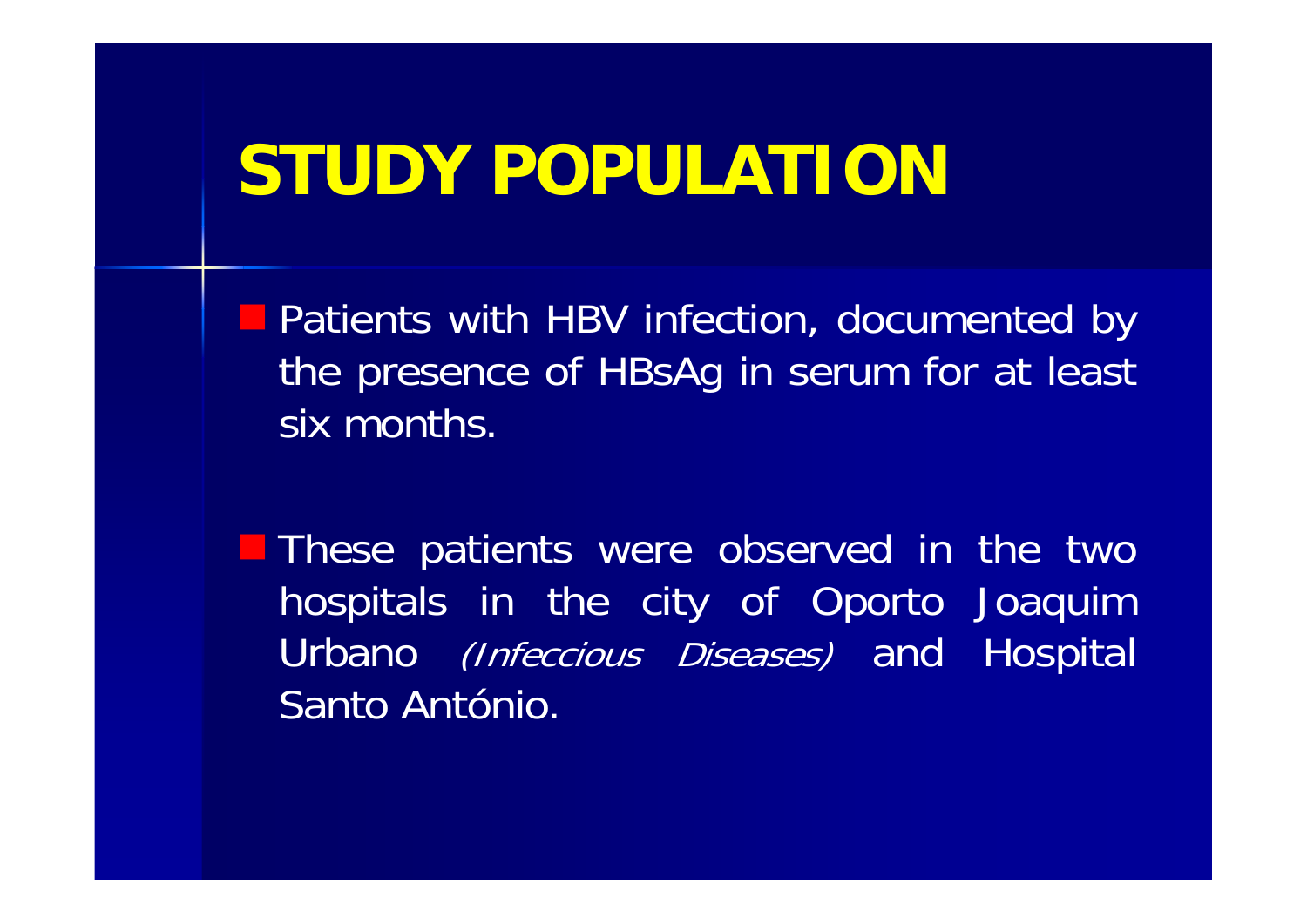# **STUDY POPULATION**

The study sample was about 400 patients with HBV infection.

**Tests were carried** out for HBV viral markers, viral load and genotypes.

**Demographic** information was obtained fromthe patient files.

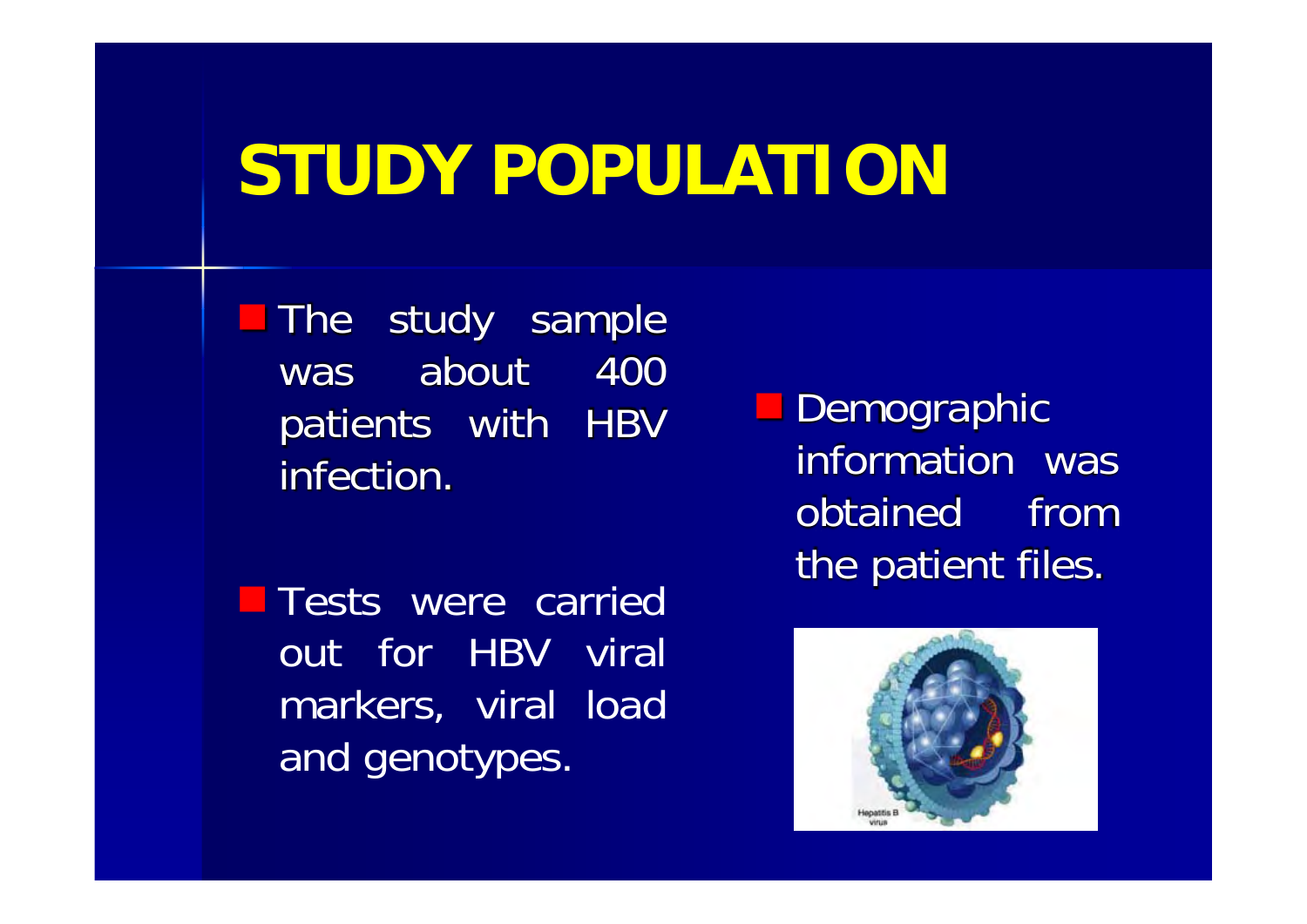#### $\sqrt{42.9\%}$  were women.



Mota AP, Guedes F, Areias J, Pinho L, Cardoso MF.\_"Alcohol consumption among patients with hepatitis B infection in northern Portugal considering gender and hepatitis B virus genotype differences", Alcohol, 44 149e156, 2010.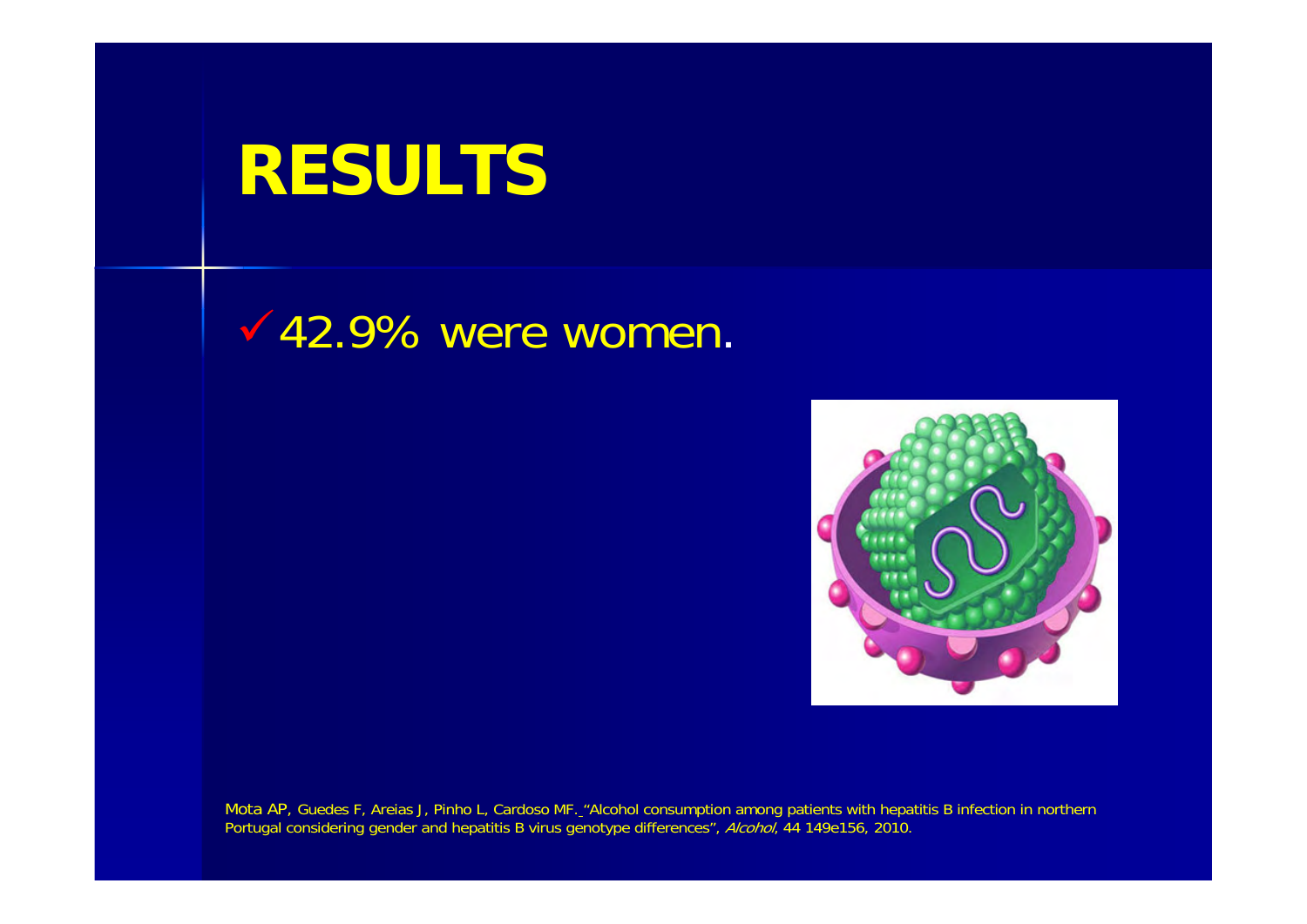|                 | <b>PORTUGUESE</b>       |        | <b>NON-</b><br><b>PORTUGUESE</b> |        |                                                           |
|-----------------|-------------------------|--------|----------------------------------|--------|-----------------------------------------------------------|
| <b>GENOTYPE</b> | $\overline{ }$          | %      | n                                | %      | <b>ORIGIN</b>                                             |
| $\mathbb{A}^+$  | 103                     | (32.1) | $\mathcal{A}_i$                  | (21.1) | 2 from Central<br>Europe, from<br><b>Africa</b>           |
| $\mathbf{C}$    | $\overline{0}$          | (0.0)  | $\overline{2}$                   | (10.5) | <b>China</b>                                              |
| D               | 201                     | (62.6) | $\overline{4}$                   | (21.1) | 2 from Oriental<br><b>Europe, 2 from</b><br><b>Africa</b> |
| E.              | $\overline{\mathbf{3}}$ | (4.0)  | 9                                | (47.4) | <b>Africa</b>                                             |
| F               | 13                      | (4.0)  | $\mathbf 0$                      | (0.0)  |                                                           |
| <b>D</b> and F  | 1                       | (0.3)  | $\mathbf 0$                      | (0.0)  |                                                           |
| <b>TOTAL</b>    | 321                     | (100)  | $\overline{0}$                   | (0.0)  |                                                           |

The results indicate the predominance of genotypes: **D** (60.3%) **A** (31.5%)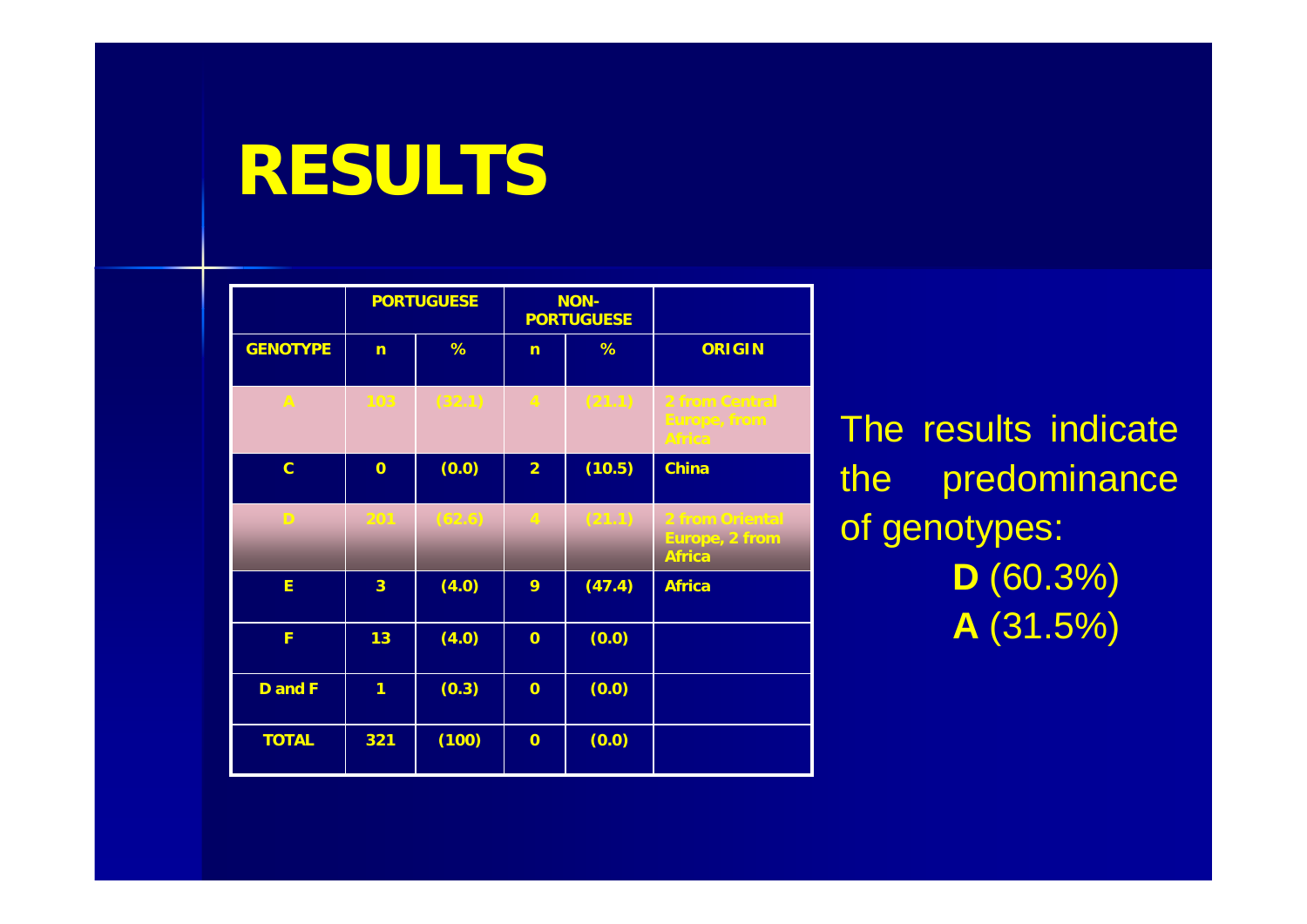$\checkmark$ 

 $\checkmark$ 

 Intrafamilial transmission was predominant in female patients.

 Males were infected in equal proportions by perinatal, sexual, and intrafamilial transmission.

Mota AP, Guedes F, Areias J, Pinho L, Cardoso MF. "Perfil epidemiológico e genotípico da infecção pelo vírus da Hepatite B no Norte de Portugal / Epidemiological and genotyping profile of Hepatitis B virus infection in Northern Portugal", *Revista de Saúde Pública Brasileira*  (accepted for publication).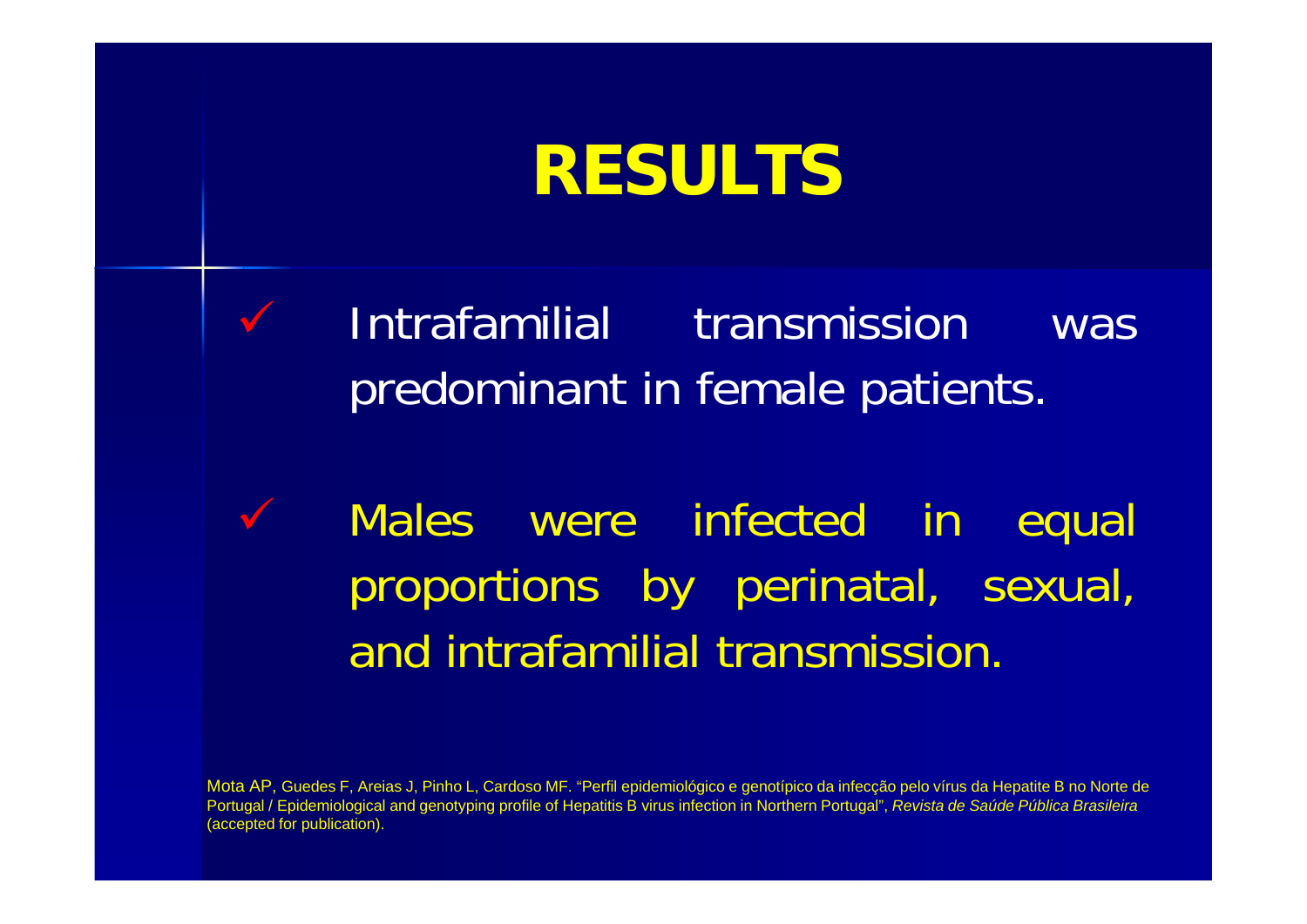9**ABSENCE** of HBeAg was found in <sup>a</sup> significantly smaller proportion of female patients with genotype D as compared to A (56.6% vs. 82.1%,  $P =$ 0.028).

 $\checkmark$  In male patients, a similar proportion (about 70%) was observed with both genotypes.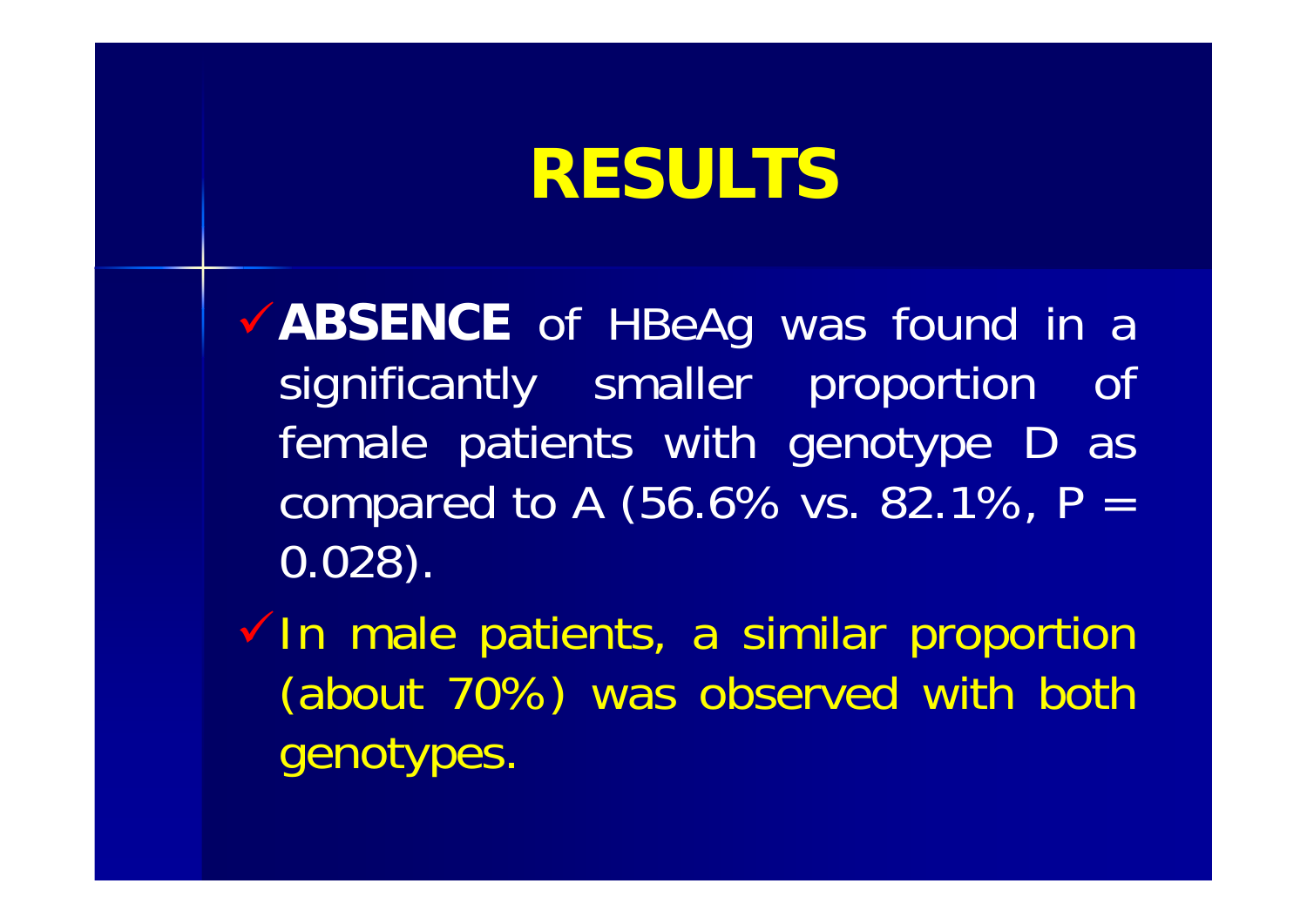$\checkmark$  High viral load was associated significantly and independently with genotype D and HBeAg.



◆ Patients infected with genotype D had higher levels of HBV DNA.

Mota AP, Guedes F, Areias J, Pinho L, Cardoso MF. "Epidemiological Study of Genotypes of Hepatitis B virus in Northern Portugal", Journal of Medical Virology, 81, 1170–1176, 2009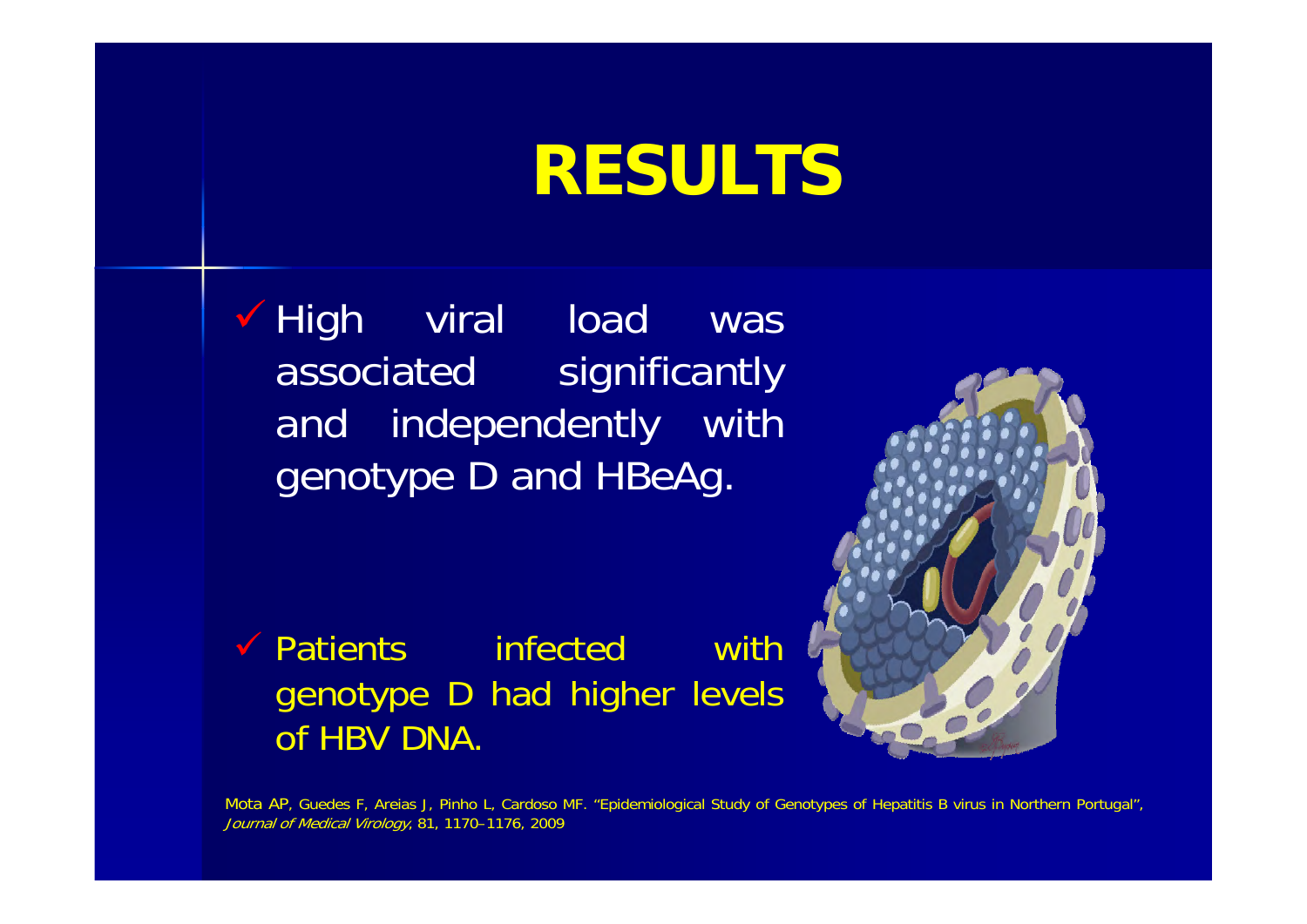Both Alanine and Aspartate Aminotransferases (ALT and AST) were associated with gender and HBeAg.

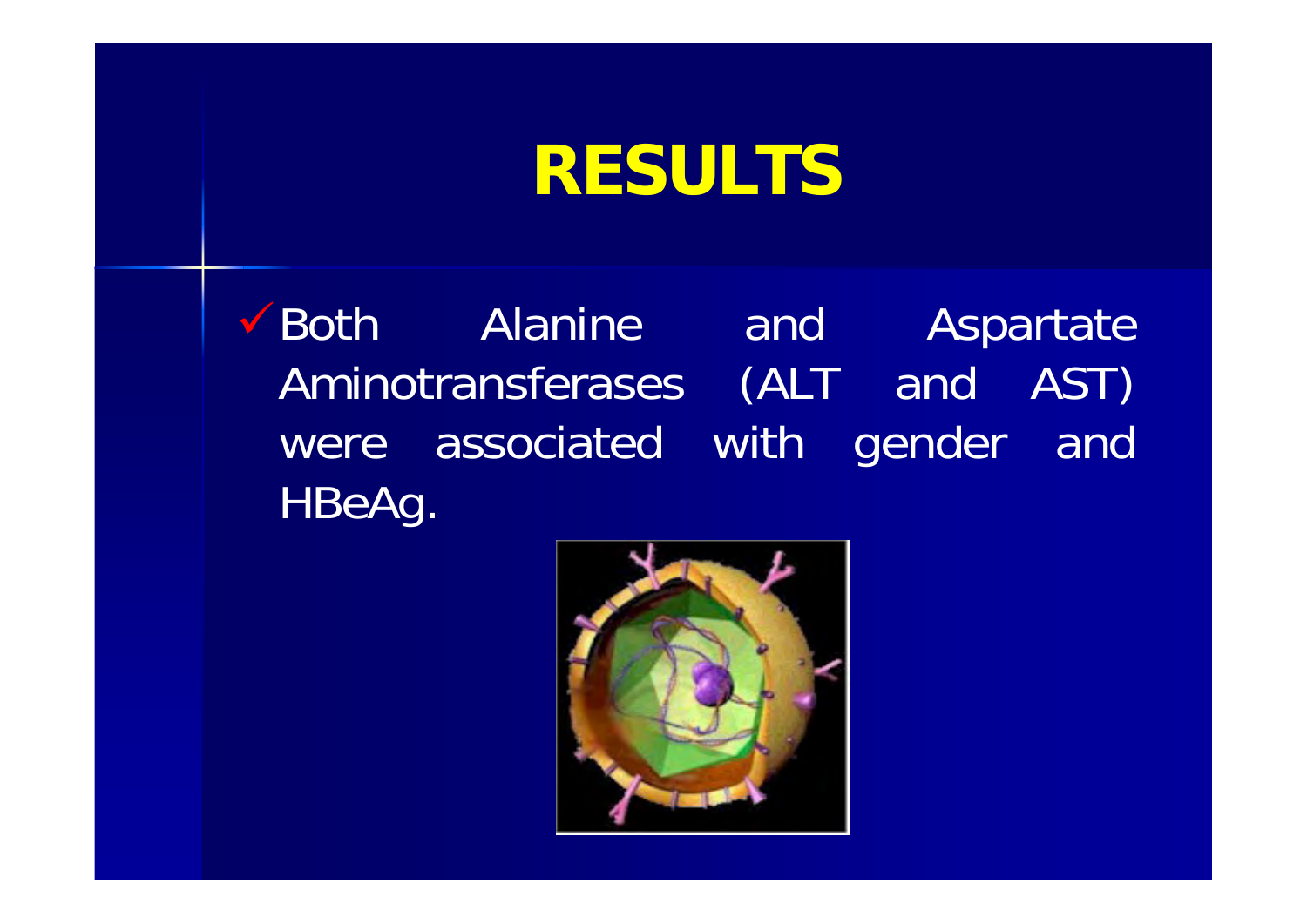<sup>9</sup>A higher percentage of males (p<0.001) was observed in the group with alcohol intake above 20g/day, as well as lower proportion of patients with HBeAg negativity (P≤0.035).

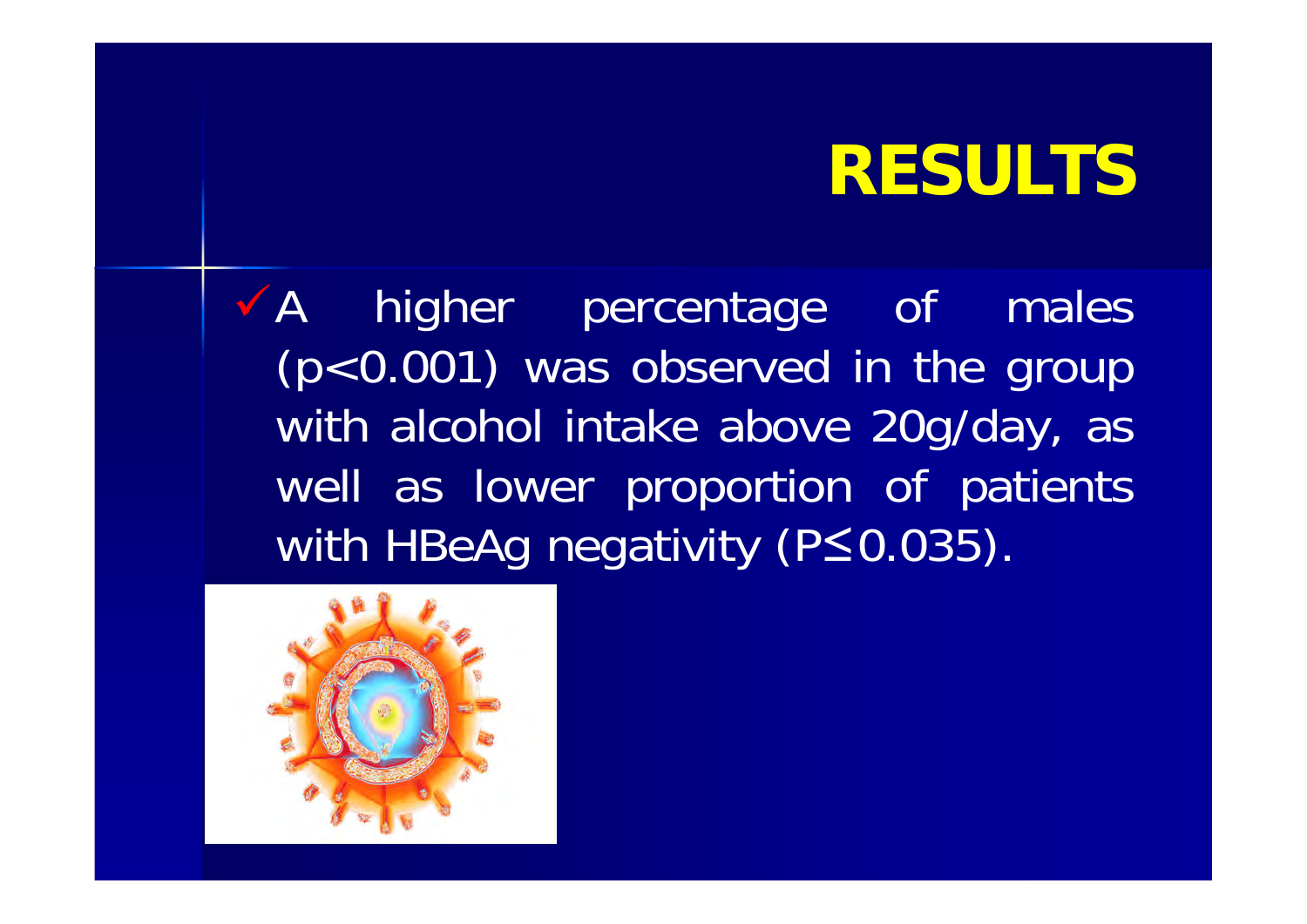**A positive association between liver damage** and alcohol intake was found, increasing with age in male gender.

The proportion of individuals with HBeAg negativity and Anti-HBe positivity were significantly higher in the group with alcohol intake over than 20g/day (P≤0.035).

Mota AP, Guedes F, Areias J, Pinho L, Cardoso MF. "Alcohol consumption among patients with hepatitis B infection in northern Portugal considering gender and hepatitis B virus genotype differences", *Alcohol*, 44 149e156, 2010.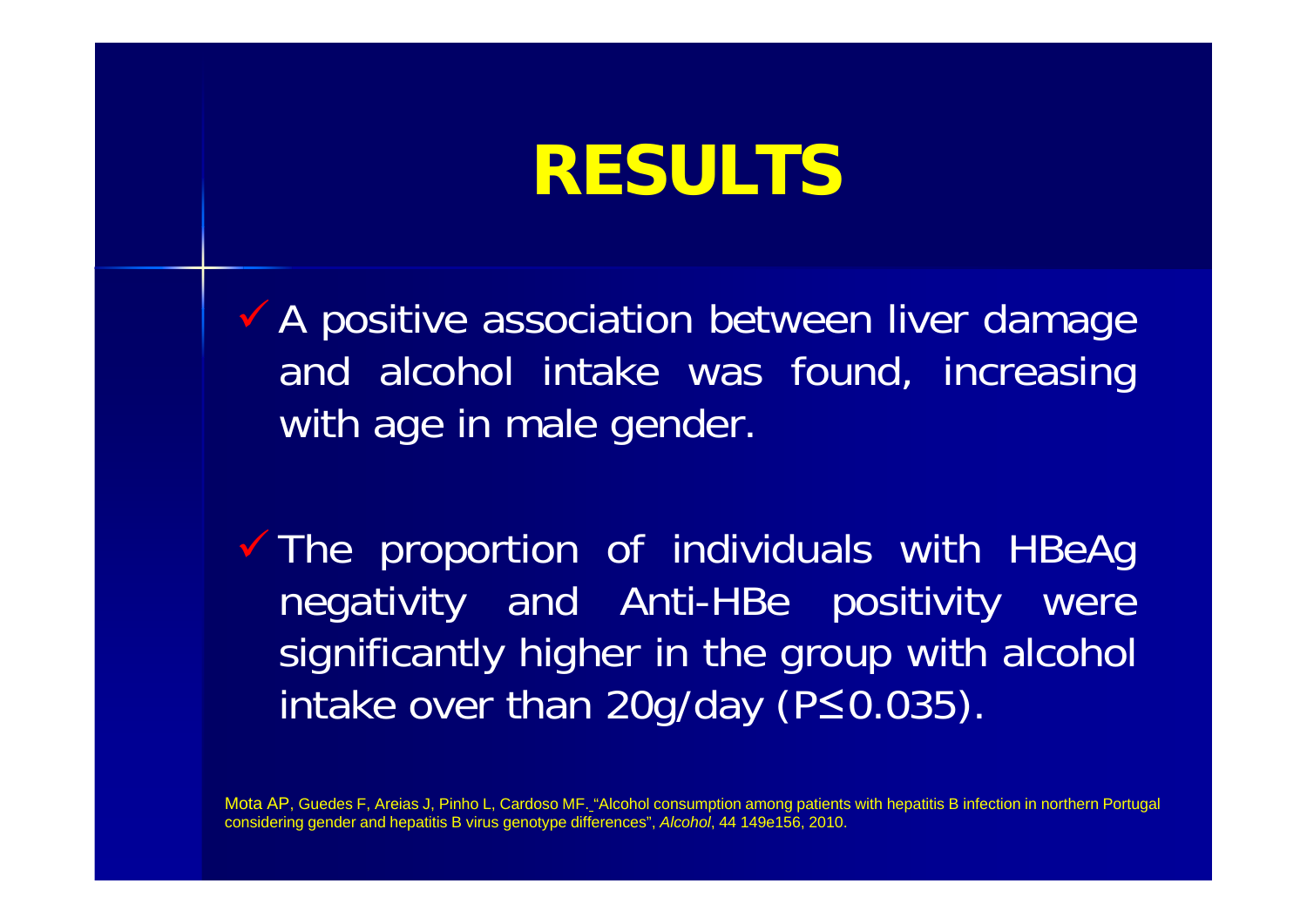

These results also confirm other epidemiological observations that show <sup>a</sup> higher frequency of HBV serologic markers in chronic alcoholics compared with the general population.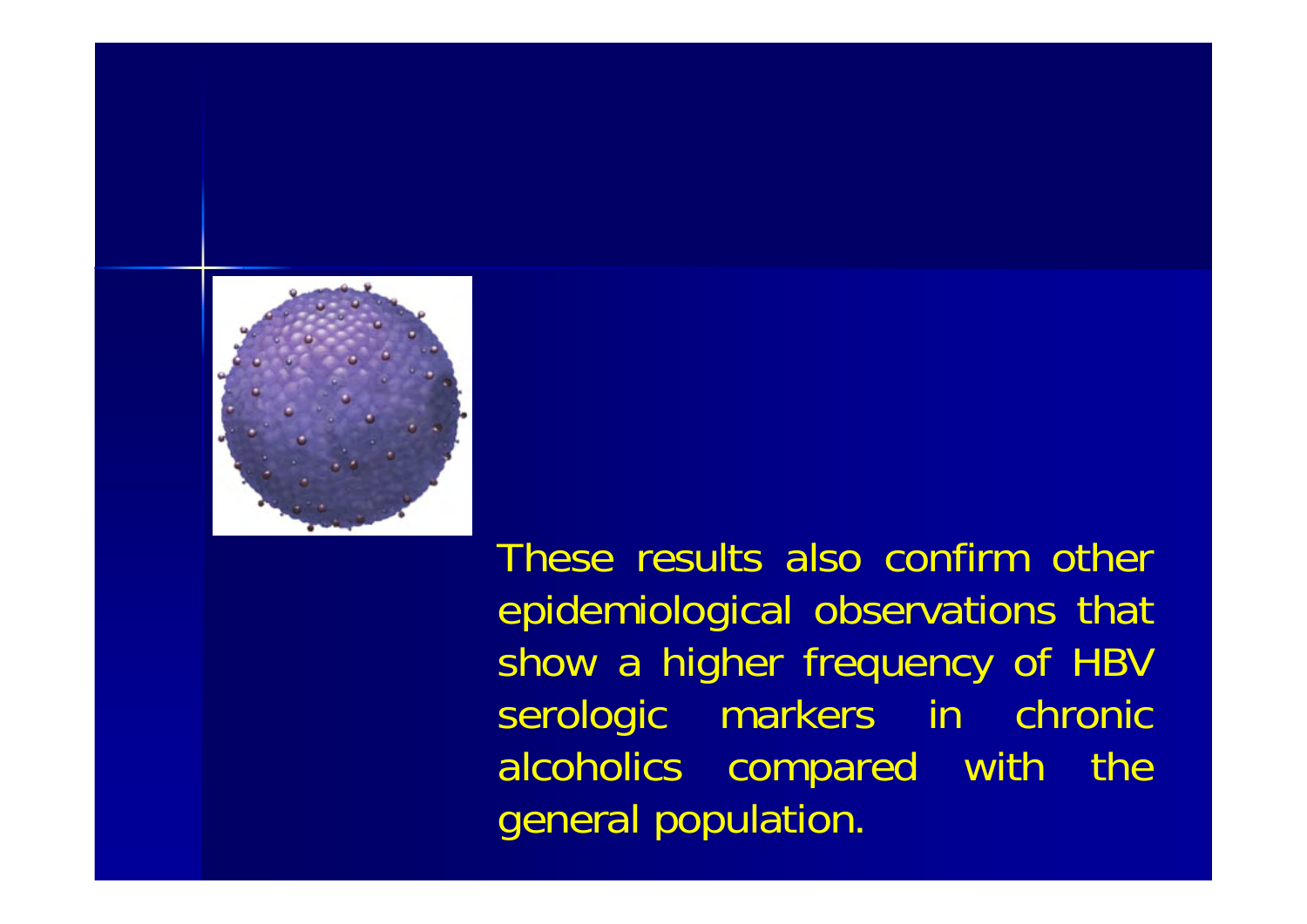$\checkmark$  These results are consistent with research that shows that genotype D is the most common genotype in Mediterranean countries.

 $\checkmark$  Men and woman differed in the distribution of presumed routes of transmission.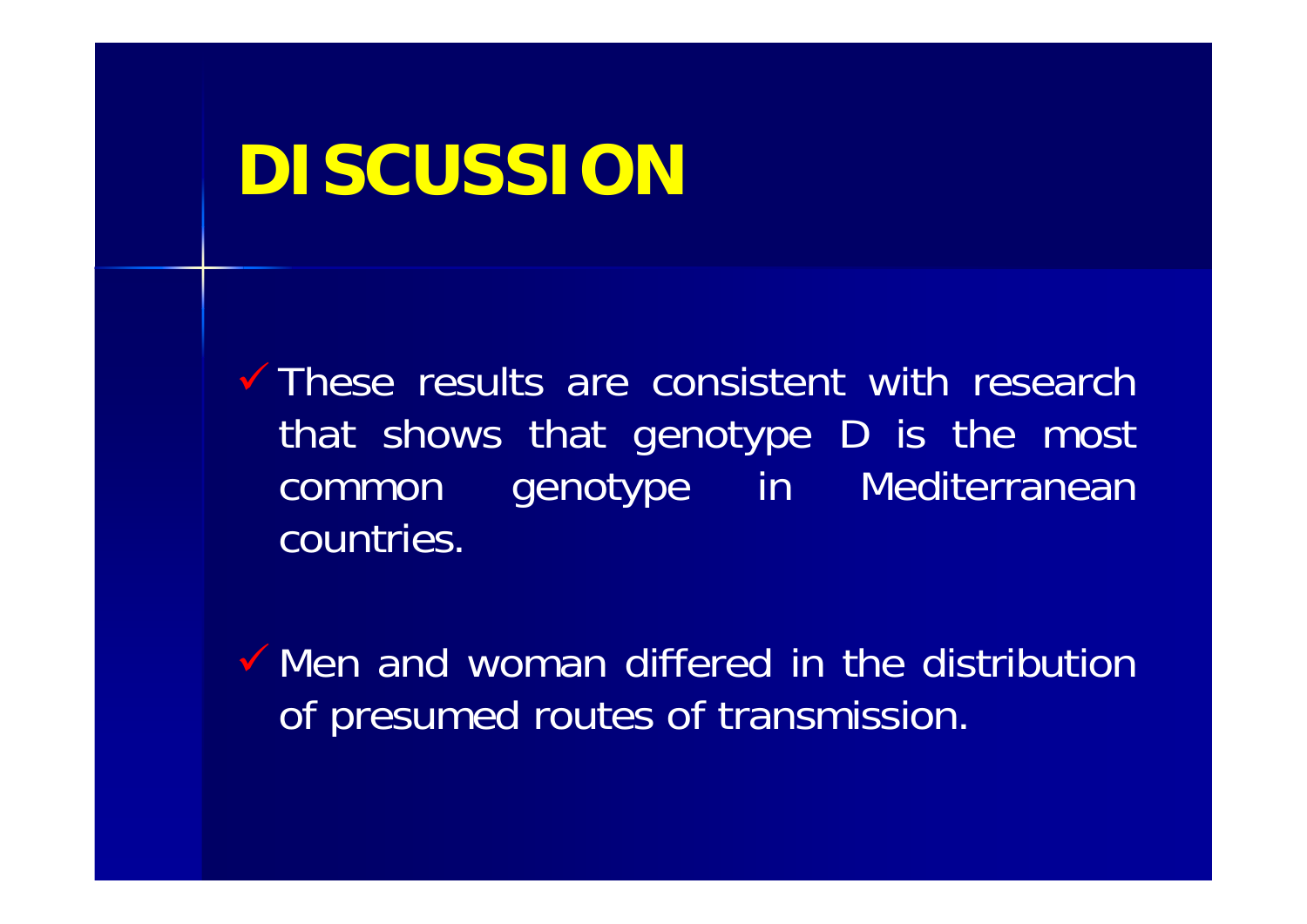$\checkmark$  HBeAg was associated with genotype D, viral load, ALT and AST.

◆ HBeAg is associated with more severe liver damage.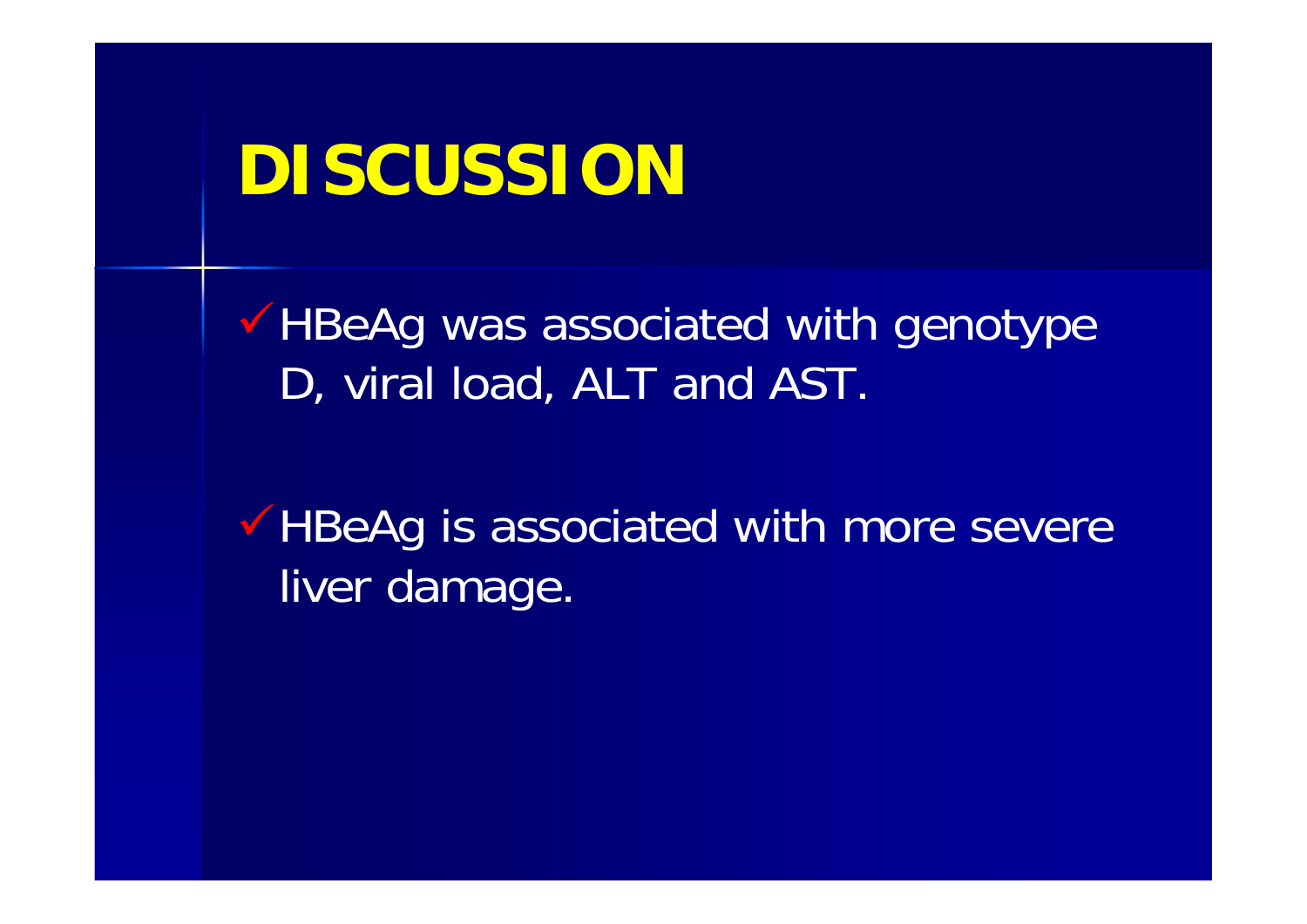$\checkmark$  In these evaluations it's possible to describe the characteristics of HBV genotypes and their distribution in chronically infected individuals from northern of Portugal.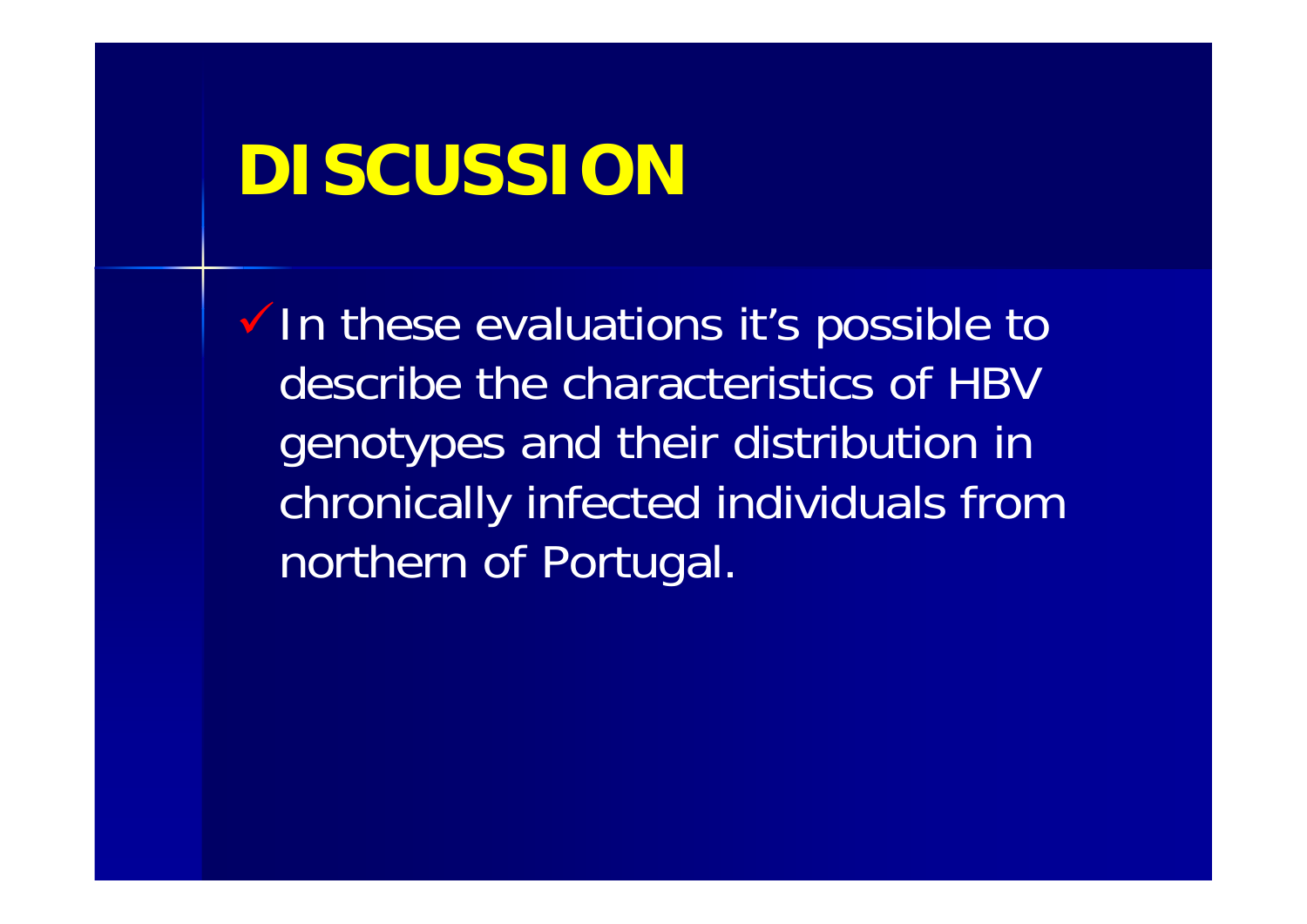In future investigations it will be very important to analyse the impact of genotypes on liver damage.